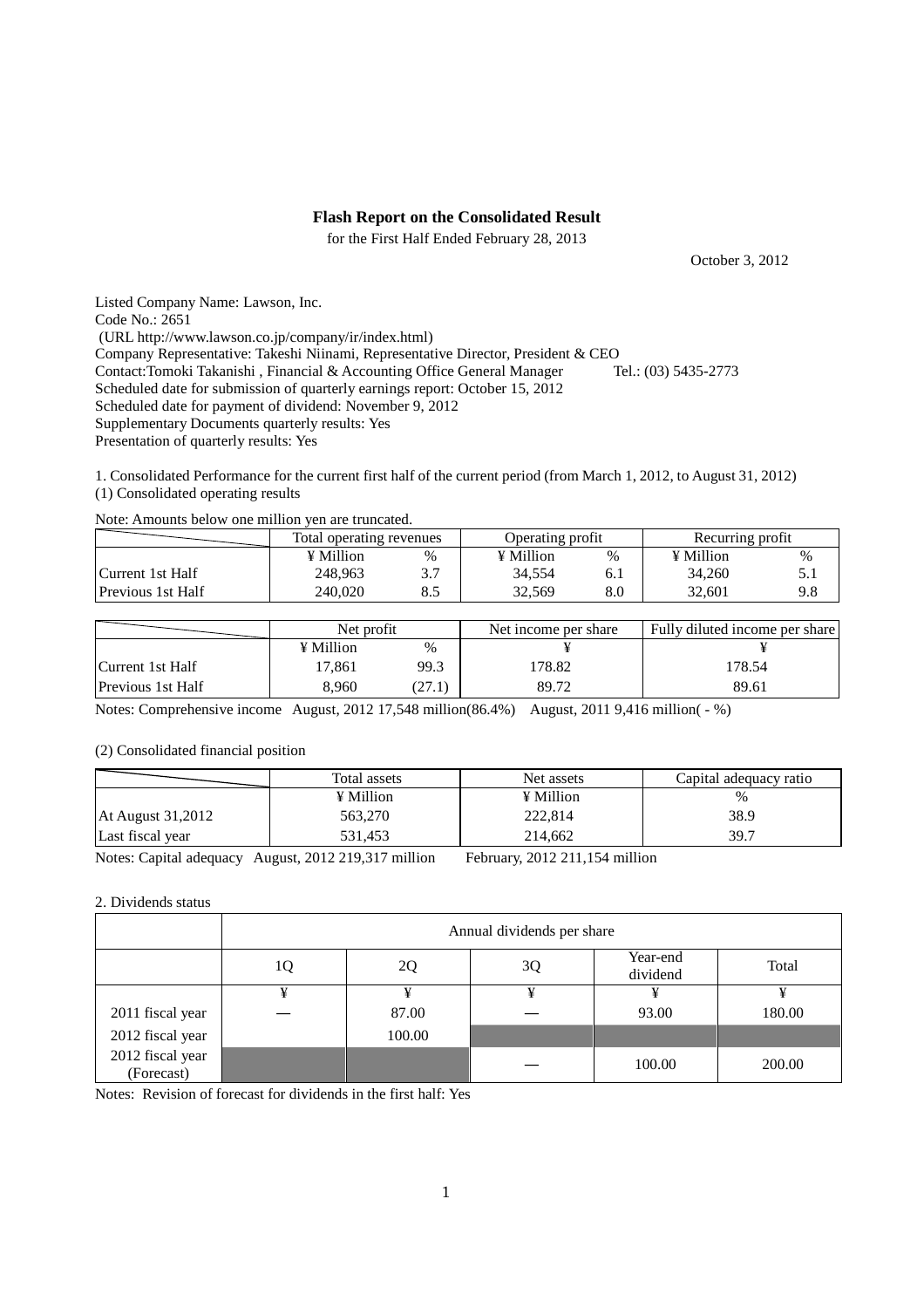3. Forecast Consolidated Performance for 2012 fiscal year (from March 1, 2012, to February 28, 2013)

|                  | Total operating revenues |     | Operating profit |      | Recurring profit |      | Net profit |      |
|------------------|--------------------------|-----|------------------|------|------------------|------|------------|------|
|                  | ¥ Million                | %   | ¥ Million        | $\%$ | ¥ Million        | $\%$ | ¥ Million  | $\%$ |
| 2012 fiscal year | 501.000                  | 4.6 | 66,000           | 6.8  | 100              |      | .400<br>ີ  | 34.2 |

Reference: Forecast net profit per share for the 2012 fiscal year: 334.37yen

Note: Revision of forecasts for consolidated performance during the first half: Yes

### 4. Other

(1) Change in important subsidiaries during the period (Changes in certain specified subsidiaries resulting in revised scope of consolidation): Yes

Lawson (China) Holdings, Inc.

(2) Adoptions of special accounting methods in presentation of quarterly financial statements: No

(3) Changes in accounting policies, changes in accounting estimation, retrospective restatement

1. Changes of accounting policies associated with revision in accounting standards: None

2. Other changes: None

- 3. Changes in accounting estimation: None
- 4. Retrospective restatement: None

(4) Number of issued shares:

- i) The number of the stocks issued in the end of term August, 2012: 100,300,000 February, 2012: 100,300,000
- ii) The number of treasury shares in the end of term August, 2012: 410,993 February, 2012: 416,166
- iii) Average number of shares during the term August, 2012: 99,885,014 August, 2011: 99,866,694

Note: Disclosure of progress of quarterly review procedures

At the time of disclosure of this quarterly flash report, review procedures for quarterly earnings reports based on the Financial Instruments and Exchange Act had not been completed.

Note: The above-mentioned forecast is based on the information, which is able to get hand at present, and including a potential risk and uncertainty. Therefore, actual achievements may differ from these forecasts due to many factors.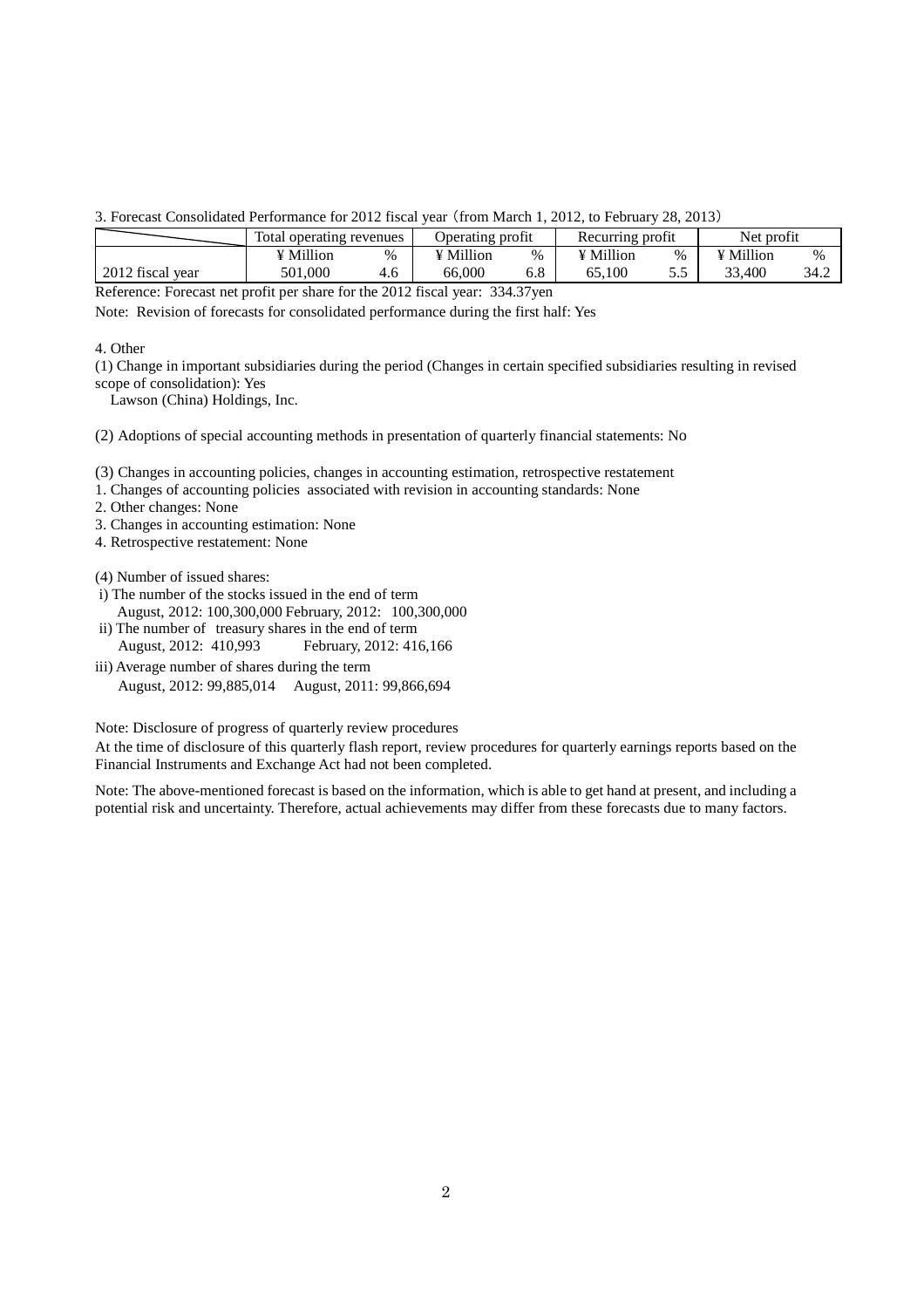### **1**.**Review of Operations**

#### (1) Review of Operating Results

During the first six months of fiscal 2012, the period from March 1 to August 31, 2012, the Lawson Group (hereinafter, the "Group") implemented measures to reinforce its social infrastructure function that provides essential items at the local level with the aim of realizing the Group's corporate philosophy of "Creating Happiness and Harmony in our Communities." By promoting operational reform, PRiSM, that is based on analysis of card data from the multi-partner loyalty program, Ponta, the Group focused on customer relationship management  $(CRM)^{1/4}$  and supply chain management  $(SCM)^{2/4}$  in order to offer a merchandise assortment that meets the specific needs of customers in each neighborhood.

\*1 Customer relationship management (CRM)

A marketing management method for providing merchandise and services that meet the specific needs of customers

\*2 Supply chain management (SCM)

A business administration method for comprehensively managing all stages of business, from procurement to sales, to streamline and optimize the entire business process.

As a result, for the first six months of fiscal 2012 on a consolidated basis, total operating revenues increased by 3.7% from the corresponding period of the previous fiscal year to ¥248,963 million. Consequently, operating profit increased by 6.1%, year on year to ¥34,554 million. Recurring profit grew 5.1%, from the same period of the previous fiscal year to ¥34,260 million. At the same time, extraordinary loss declined by ¥12,117 million, or 77.2%, year on year to ¥3,570 million due to asset retirement obligations and losses stemming from the Great East Japan Earthquake disaster which were recognized in the previous fiscal year. As a result, net profit rose ¥8,900 million, or 99.3%, to ¥17,861 million.

Operating results by business segment are as follows.

### (Convenience Store Operations)

The status of merchandising strategy and services, store operations, store development and other aspects of Convenience Store Operations and Overseas Businesses for the first six months of fiscal 2012 is outlined as follows.

### [Merchandising Strategy and Services]

On the merchandising front, the Group developed original products that cater to customer needs such as ready-made meals (ex. lunch boxes, over-the-counter fast foods, and others) and items from our private brand, "Lawson select," which is mainly comprised of prepared food and delicatessen items, processed foods, daily necessities, and beverages, by leveraging customer purchase data acquired through the Ponta program that the Group joined in March 2010. We also managed to provide appealing products that offer value for money as a result of the enhancement of added-value in the ingredients procurement process,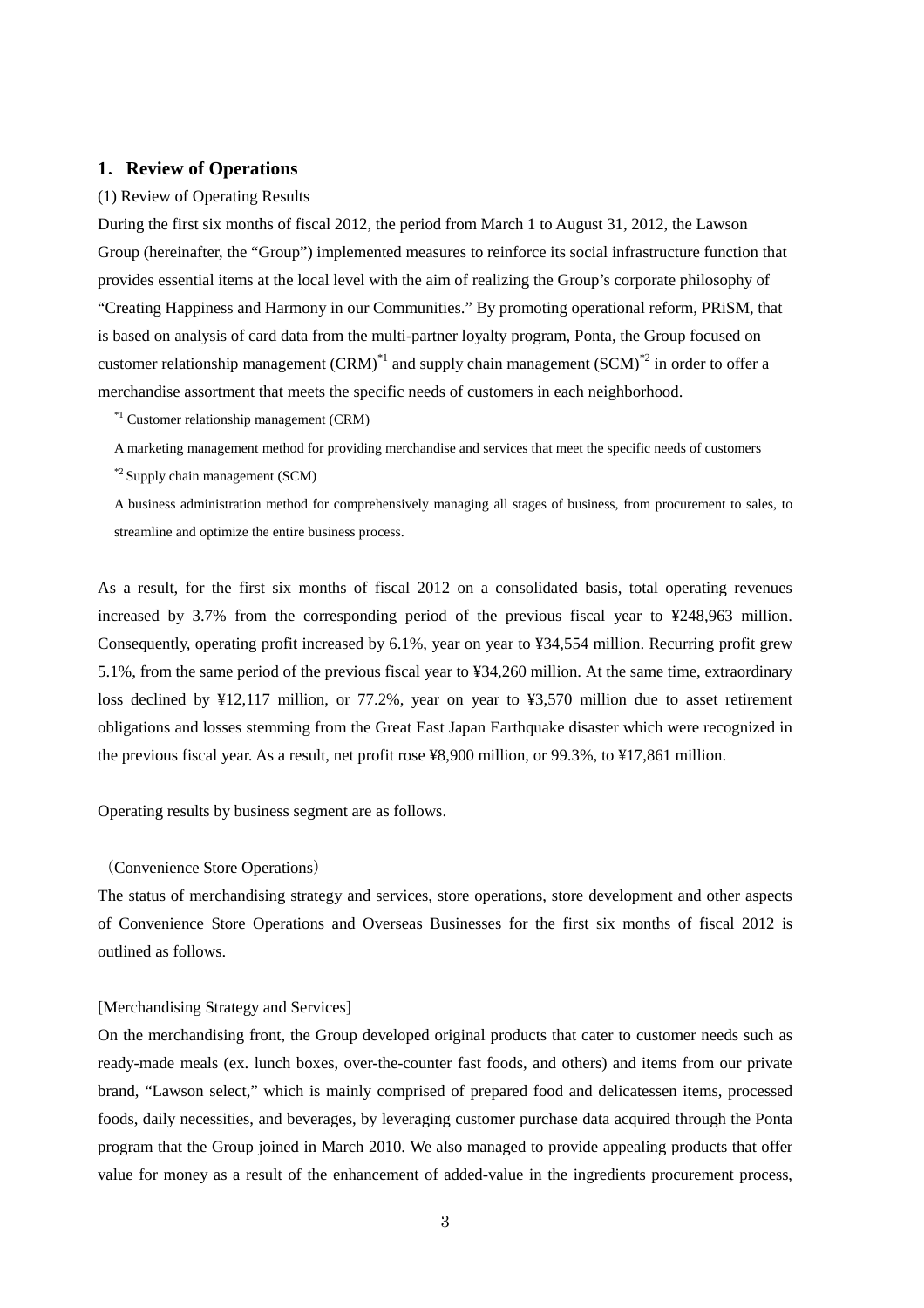including bulk procurement of high-quality food materials via a dedicated section, which resulted in an improvement of gross profit margin ratio.

In an effort to expand our customer base, we strengthened our lineup of pre-cut vegetables and other fresh food items, while also striving to encourage multi-item purchasing by expanding our lineup of processed foods such as seasonings for cooking and eating at home.

In addition, we continued to fortify our fast food category to improve store profitability. Specifically, we promoted sales of prepared fast foods such as fried chicken, and increased the number of stores equipped with MACHI café, which totaled 1,681 stores as of August 31, 2012. MACHI café, which offers freshly ground drip coffee, is well-received by our customers and we intend to continue introducing the café to more stores.

In the dessert category, we launched "Ankoya," an authentic Japanese dessert series from our Uchi Café SWEETS line. Pure Fresh Cream Daifuku (Japanese rice cake) and other premium dessert items offered from the series were especially popular among female and elderly customers.

| Fiscal period         | Previous 1st Half |                             | Current 1st Half            |               |  |
|-----------------------|-------------------|-----------------------------|-----------------------------|---------------|--|
|                       |                   | March 1, 2011 to August 31, | March 1, 2012 to August 31, |               |  |
|                       | 2011              |                             | 2012                        |               |  |
|                       | <b>Sales</b>      | Percentage of               | <b>Sales</b>                | Percentage of |  |
| Product group         | (Millions of      | Total $(\%)$                | (Millions of                | Total $(\%)$  |  |
|                       | yen)              |                             | yen)                        |               |  |
| Processed foods       | 507,535           | 55.4                        | 543,056                     | 55.9          |  |
| <b>Fast foods</b>     | 172,570           | 18.8                        | 188,396                     | 19.5          |  |
| Daily delivered foods | 140,708           | 15.4                        | 141,211                     | 14.5          |  |
| Nonfood products      | 95,382            | 10.4                        | 98,292                      | 10.1          |  |
| Total                 | 916,197           | 100.0                       | 970,956                     | 100.0         |  |

[Breakdown of sales at chain stores by merchandise category]

In sales promotions, the Group implemented programs centered on tie-ups with popular characters/events such as the Spring Rilakkuma Fair with the aim of achieving a high return on investment (ROI). In addition, we implemented a number of loyalty point programs that target Ponta members in order to encourage customers to visit our stores in the evening and night time. Furthermore, we proactively implemented promotional campaigns based on social networking services (SNS). Total Ponta members reached 44.12 million as of August 31, 2012, including members that joined through other participating companies. In addition to expanding its Ponta membership base, the Group provided loyalty points exclusively to Ponta members, which resulted in an increase in the sales ratio of Ponta members to approximately 43.6%.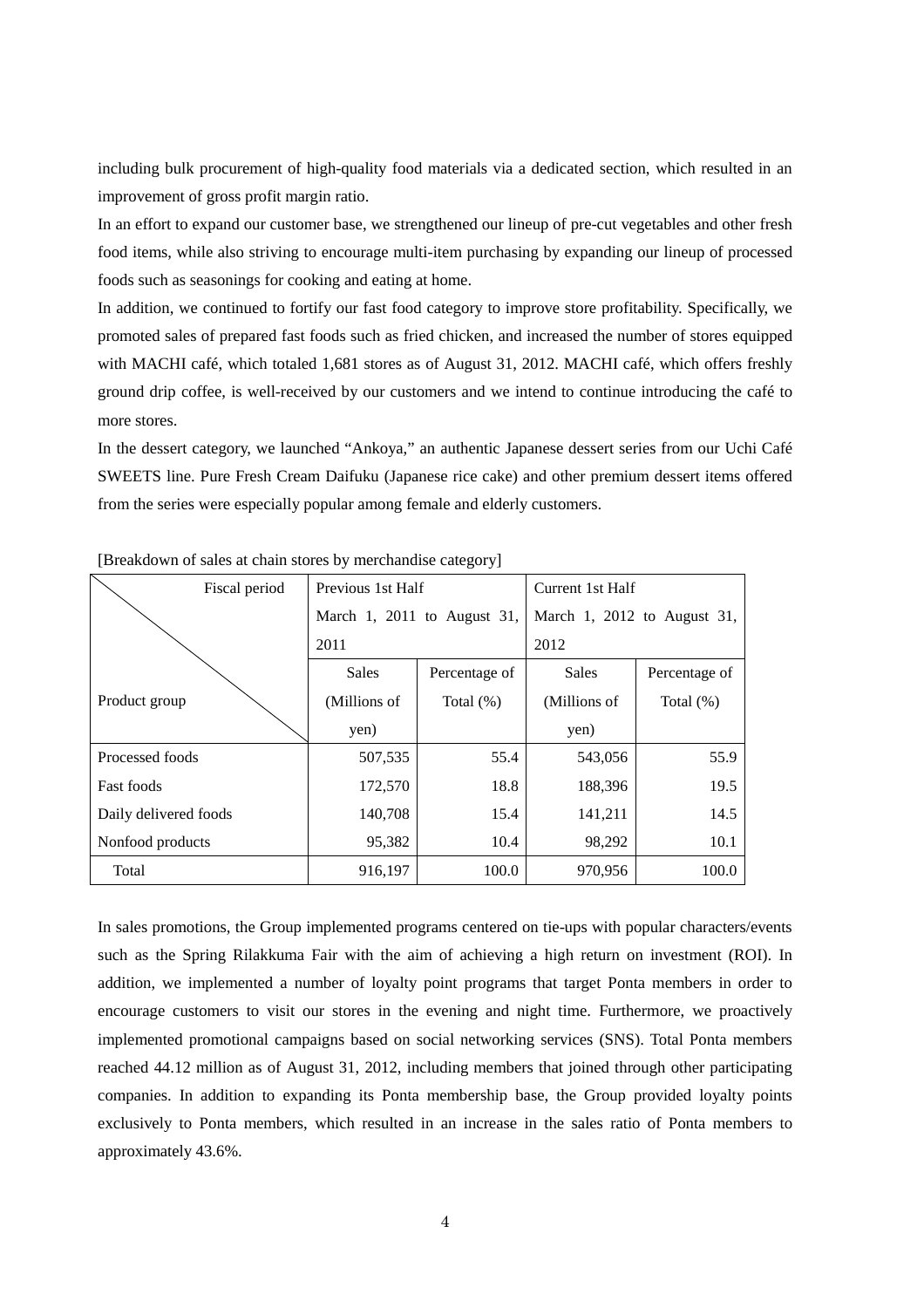### [Store Operations]

In store operations, we leveraged PRiSM, which was introduced with the aim of reforming our order placement system by adding enhanced accuracy, to reduce sales opportunity loss and product disposal loss. In addition, we strived to enhance our productivity in providing guidance to franchise stores by newly adopting the use of tablet devices as a tool.

### [Store Development and Store Format Strategy]

In opening new stores, the Group has focused on maximizing return on investment (ROI) and has strictly adhered to its proprietary standards for opening stores, in addition to prioritizing profitability.

Regarding the format strategy, we promoted store openings and refurbishment to meet the needs of customers specific to each neighborhood through LAWSON, NATURAL LAWSON and LAWSON STORE<sub>100</sub>.

|                      | LAWSON | <b>NATURAL</b> | <b>LAWSON</b> | Total  |
|----------------------|--------|----------------|---------------|--------|
|                      |        | <b>LAWSON</b>  | STORE100      |        |
| Total stores as of   | 9,038  | 100            | 1,172         | 10,310 |
| March 1, 2012        |        |                |               |        |
| Change during fiscal | 425    | 5              | 19            | 449    |
| year                 |        |                |               |        |
| Total stores as of   | 9,463  | 105            | 1,191         | 10,759 |
| August 31, 2012      |        |                |               |        |

[Change in the Total Number of Stores] (March 1, 2012 – August 31, 2012)

| Prefecture | Number    | Prefecture | Number    | Prefecture | Number    | Prefecture | Number    | Prefecture | Number    |
|------------|-----------|------------|-----------|------------|-----------|------------|-----------|------------|-----------|
|            | of stores |            | of stores |            | of stores |            | of stores |            | of stores |
| Hokkaido   | 570       | Saitama    | 449       | Mie        | 100       | Okayama    | 129       | Saga       | 63        |
| Aomori     | 180       | Chiba      | 429       | Ishikawa   | 93        | Hiroshima  | 152       | Nagasaki   | 91        |
| Akita      | 163       | Ibaraki    | 122       | Toyama     | 192       | Yamaguchi  | 117       | Oita       | 145       |
| Iwate      | 157       | Tokyo      | 1,513     | Fukui      | 102       | Tottori    | 95        | Kumamoto   | 101       |
| Miyagi     | 196       | Kanagawa   | 773       | Kyoto      | 262       | Shimane    | 96        | Miyazaki   | 86        |
| Yamagata   | 67        | Shizuoka   | 198       | Shiga      | 132       | Kagawa     | 102       | Kagoshima  | 113       |
| Fukushima  | 91        | Yamanashi  | 87        | Nara       | 100       | Ehime      | 166       | Total      | 10,759    |
| Niigata    | 114       | Nagano     | 139       | Wakayama   | 116       | Tokushima  | 106       |            |           |
| Tochigi    | 121       | Aichi      | 506       | Osaka      | 995       | Kochi      | 63        |            |           |
| Gunma      | 73        | Gifu       | 128       | Hyogo      | 584       | Fukuoka    | 382       |            |           |

[Distribution of Stores in Japan by Region (As of August 31, 2012)]

The number of LAWSON STORE100 fresh foods convenience stores, operated by the Group's consolidated subsidiary Ninety-nine Plus Inc., reached 1,191 as of August 31, 2012. We have been converting company operated stores into franchised stores to promote our franchise-based store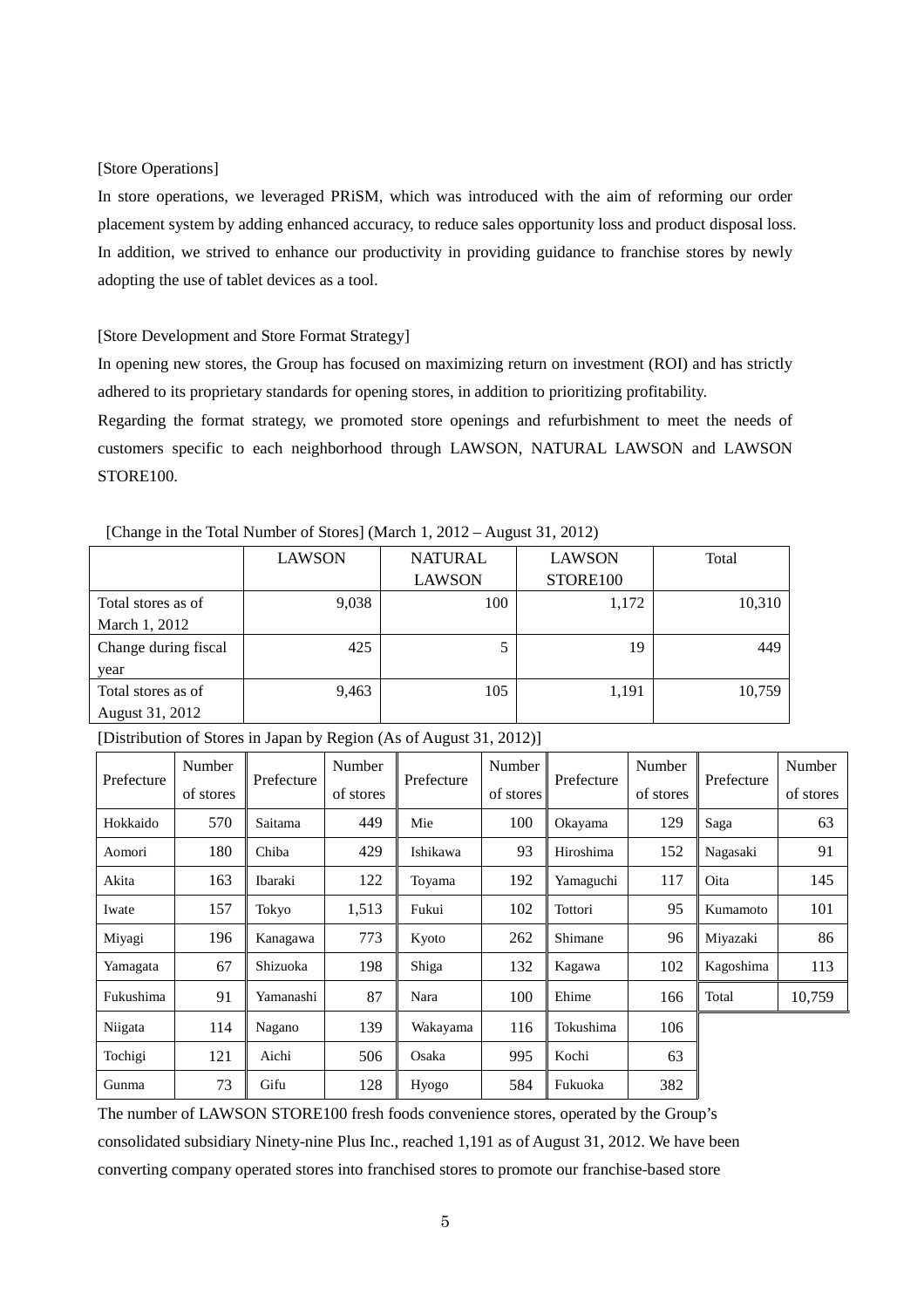management, which is one of the Group's strengths. In addition, at our fresh food-type LAWSON stores, which are enhanced conventional LAWSON stores with a stronger assortment of perishable foods and daily delivered foods, we promoted a strategy to expand our customer base by attracting elderly customers and housewives. As of August 31, 2012, the number of these fresh food-type LAWSON stores totaled 4,601. With the aim of supplying high-quality products on a steady basis, we are operating 7 Lawson Farms in Japan, which are partially funded by the Group, and are selling fresh vegetables produced at these farms primarily at fresh food-type convenience stores.

The number of LAWSON chain stores operated by Lawson Toyama, Inc., a consolidated subsidiary of Lawson, Inc. (hereinafter, "the Company"), reached 73 as of August 31, 2012. The number of LAWSON chain stores operated by the Company's equity-method affiliate, Lawson Okinawa, Inc. through a business alliance agreement with SAN-A CO., LTD. totaled 153 as of August 31, 2012.

The number of LAWSON stores operated by CVS Bay Area, Inc., with which the Company concluded a franchise agreement during fiscal 2011 ended February 28, 2012, reached 132 as of August 31, 2012.

On August 29, 2012, the Company acquired five percent of the total number of shares issued by Qol Co., Ltd. with which the Company concluded a business alliance contract in 2008. The capital alliance aims to further strengthen the business alliance between the two companies and accelerate development of their business operations. The number of Pharmacy LAWSON (pharmaceutical convenience stores) operated by Qol totaled 16 as of August 31, 2012.

### 【Overseas Operations】

Regarding our business in the People's Republic of China (hereinafter, "China"), the Company established Lawson (China) Holdings, Inc. (hereinafter, "Lawson China") in Shanghai, China in May 2012, as a holding company (investment company) that controls business investment, license management, and administrative management functions within China. The Company's subsidiaries in Shanghai, Chongqing and Dalian will be controlled by Lawson China in the future. The number of LAWSON stores operated by Shanghai Hualian Lawson, Inc., the Company's 85% subsidiary, totaled 330 as of August 31, 2012. Chongqing Lawson, Inc., the Company's 100% subsidiary, was operating 56 LAWSON stores as of August 31, 2012 while Dalian Lawson, Inc., the Company's 95% subsidiary, was operating 7 LAWSON stores as of August 31, 2012.

Outside of China, within the Republic of Indonesia, Pt Midi Utama Indonesia Tbk (hereinafter, "MIDI"), in which the Company's wholly-owned consolidated subsidiary Lawson Asia Pacific Holdings Ptd. Ltd. has a 30% equity stake, operates 574 stores in its own store format and 66 LAWSON stores in Jakarta and its outskirts as well as in Bali Island as of August 31, 2012.

In preparation for opening stores in the United States, the third overseas country to be entered after China and Indonesia, on January 13, 2012, the Company established Lawson USA Hawaii, Inc. in Honolulu, Hawaii. On July 7, 2012, two stores were opened in Honolulu as the Company's first stores in the United States.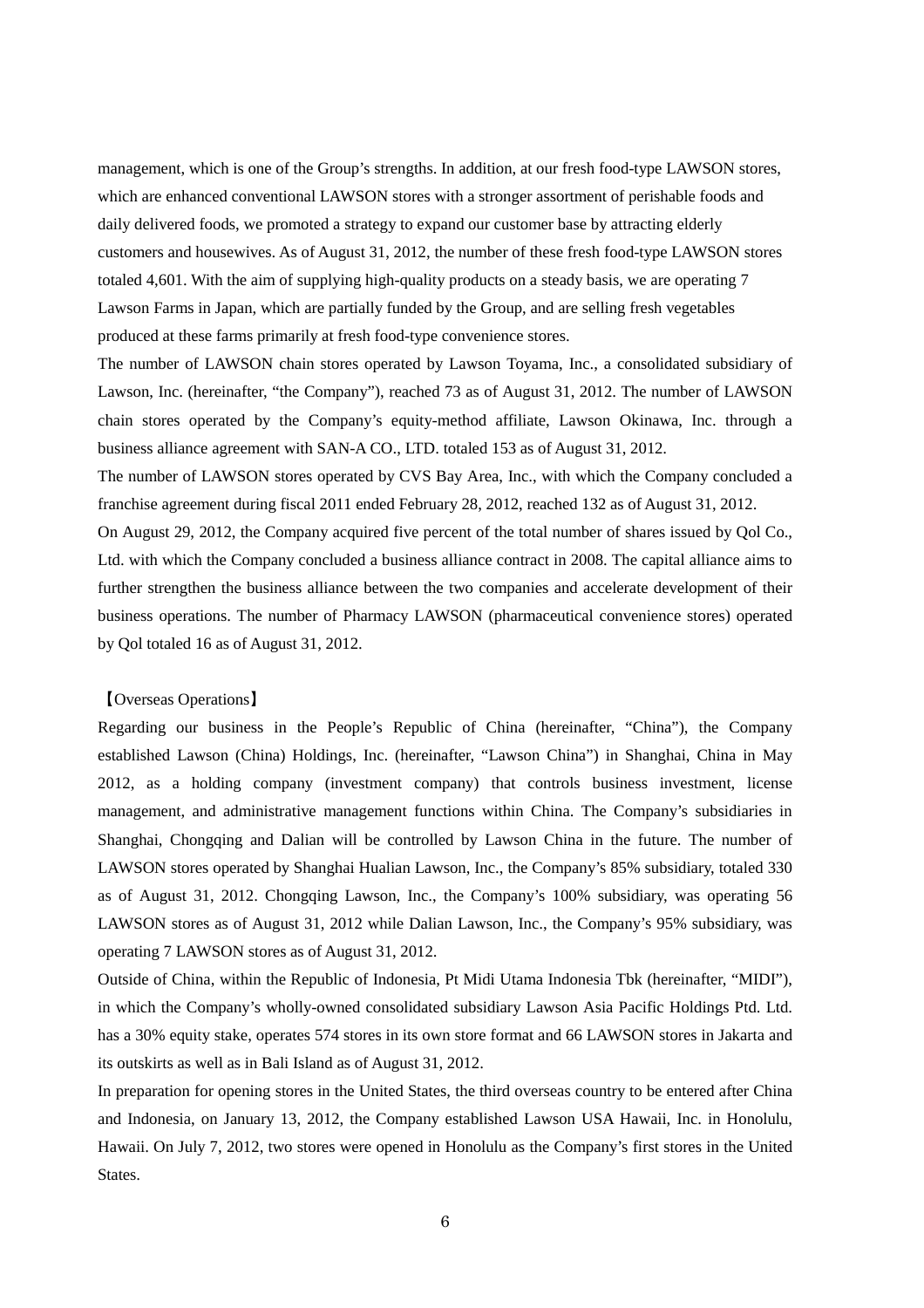(Other Businesses)

In addition to convenience store operations, the Group is involved in the entertainment/e-commerce business, and other businesses.

We continued to leverage our alliance with Yahoo JAPAN Corporation and expanded e-commerce business with a primary focus on the Group's online shopping mall, Loppi.

In April, we launched "LAWSON Wi-Fi," an unlimited wireless LAN access for smart phones that can be used to connect free of charge to any websites 24 hours a day (excluding maintenance hours after midnight). This service has been introduced to almost all LAWSON stores, excluding some stores located within hospitals. By enabling customers with Ponta cards to connect to the Internet using their smartphones provided by major mobile phone service operators KDDI, NTT DoCoMo and Softbank Mobile, this service has enhanced their motivation to visit our stores.

The Company's consolidated subsidiary Lawson HMV Entertainment, Inc., which is engaged in entertainment/e-commerce-related business, posted an increase in operating profit due to strong sales of tickets for large-scale shows and performances.

Lawson ATM Networks, Inc., which operates a financial services-related business, posted a rise in operating profit as a result of an increase in the number of ATMs installed nationwide in LAWSON stores, along with an increase in the number of transactions. As of August 31, 2012, the number of ATMs installed nationwide totaled 9,459.

(2) Qualitative Information Regarding Changes in Consolidated Financial Indicators

(A) Financial Position at the First Half end

Total Assets, Total Liabilities and Net Assets at First Half-End

"Assets"

At August 31, 2012, total assets stood at ¥563,270 million, an increase of ¥31,816 million from February 29, 2012. This mainly reflected a ¥11,439 million increase in cash and bank deposits.

"Liabilities".

Total liabilities increased ¥23,664 million from February 29, 2012 to ¥340,455 million at August 31, 2012. This mainly reflected a ¥17,433 million increase in accounts payable-trade because of an increase in newly opened stores.

"Net assets"

Net assets stood at ¥222,814 million, an increase of ¥8,152 million from February 29, 2012. This mainly due to the payment of ¥9,289 million in dividends although quarterly net profit of ¥17,861 million.

(B) Cash Flows During First Half

Cash and cash equivalents at August 31, 2012 were ¥83,309 million, up ¥9,639 million compared with February 29, 2012.

Operating activities provided net cash of ¥53,321 million, a decrease of ¥14,569 million from the corresponding period of the previous first half, mainly due to decrease in an increase in deposits received.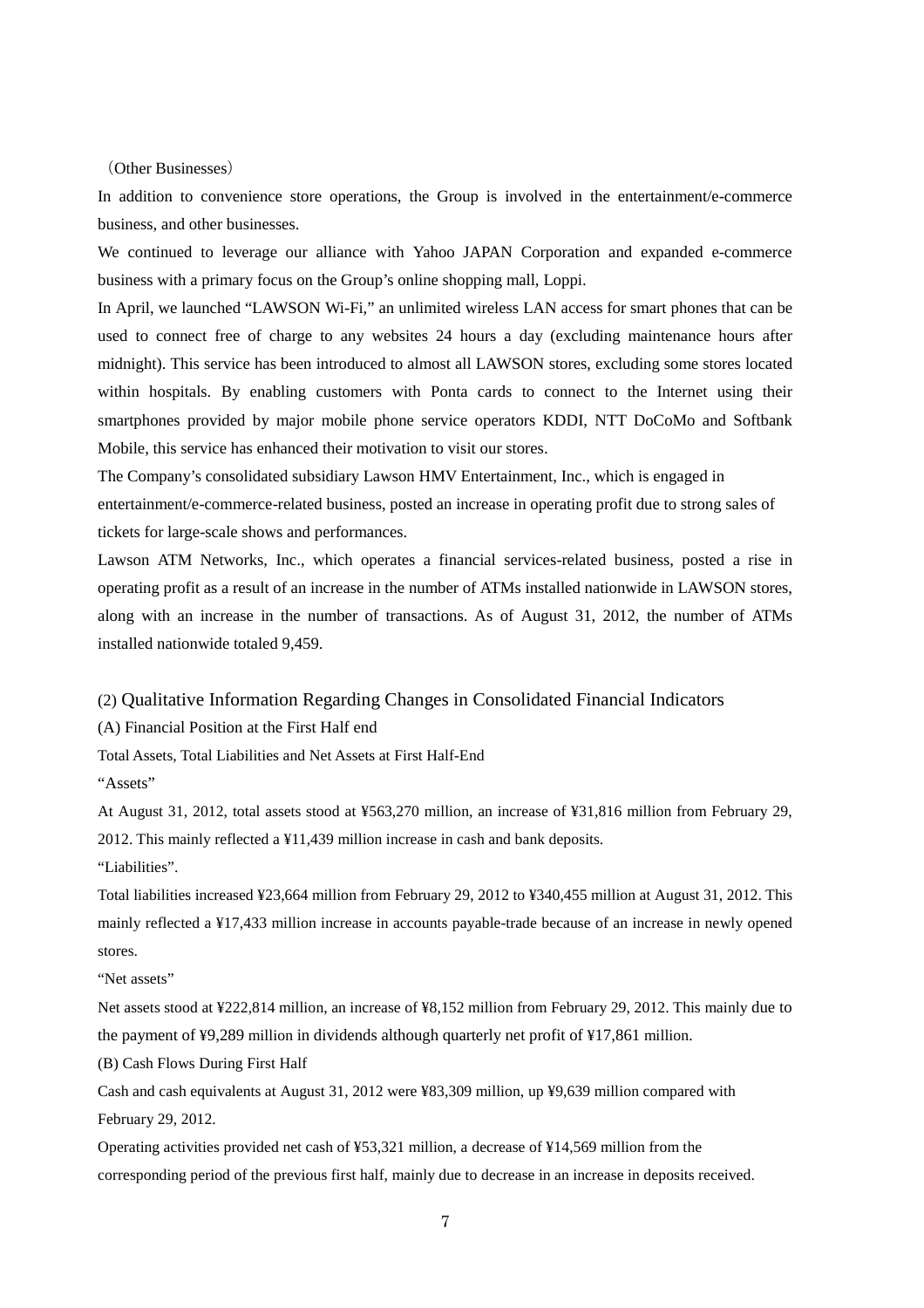Investing activities used net cash of ¥28,957 million, an increase of ¥458 million from the corresponding period of the previous first half, mainly due to an increase in payment for acquisition of property and store equipment.

Financing activities used net cash of ¥14,736 million, an increase of ¥1,452 million over the corresponding period of the previous first half, mainly due to repayments of lease obligations.

## **2**.**Other**

(1) Change in important subsidiaries during the period (Changes in certain specified subsidiaries resulting in revised scope of consolidation): Yes

Lawson (China) Holdings, Inc.

- (2) Adoptions of accounting methods particular to presentation of quarterly financial statements: None
- (3) Changes in accounting policies, changes in accounting estimation, retrospective restatement: None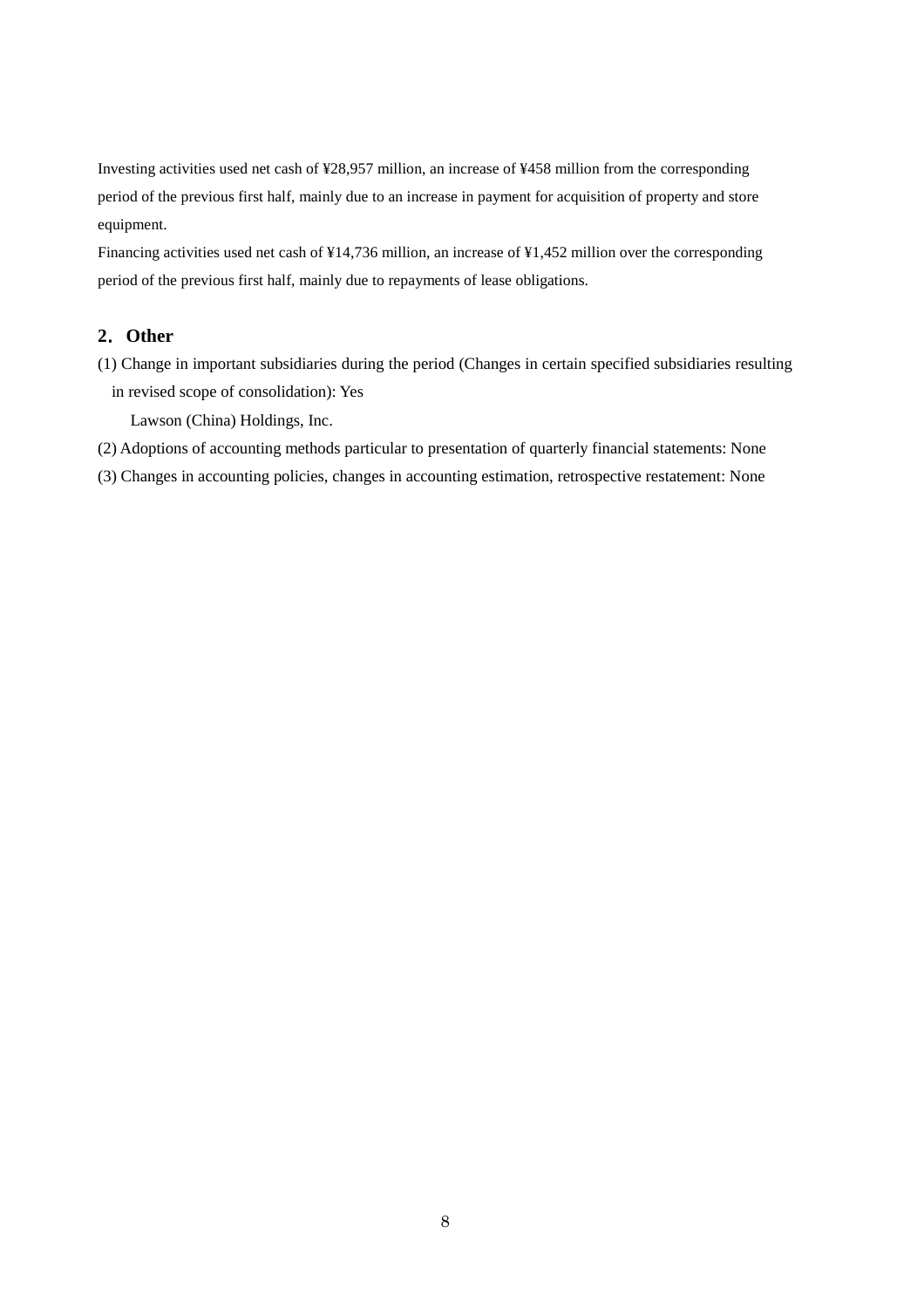# **3. Consolidated Financial Statements etc.**

(1)Consolidated Balance Sheets (Unaudited)

| As of August 31, 2012 and February 29, 2012 |  |  |
|---------------------------------------------|--|--|
|                                             |  |  |

| As of August 31, 2012 and February 29, 2012    | (Millions of yen) |                 |  |  |
|------------------------------------------------|-------------------|-----------------|--|--|
|                                                | February 29, 2012 | August 31, 2012 |  |  |
| <b>Current assets:</b>                         |                   |                 |  |  |
| Cash and bank deposits                         | 79,074            | 90,514          |  |  |
| Accounts receivable—due from franchised stores | 19,521            | 19,116          |  |  |
| Merchandise inventories                        | 8,075             | 8,220           |  |  |
| Accounts receivable-other                      | 32,645            | 38,321          |  |  |
| Deferred tax assets                            | 4,800             | 3,497           |  |  |
| Other                                          | 16,190            | 18,319          |  |  |
| Allowance for doubtful accounts                | (149)             | (199)           |  |  |
| <b>Total</b>                                   | 160,157           | 177,790         |  |  |
| <b>Fixed assets:</b>                           |                   |                 |  |  |
| Property and store equipment                   |                   |                 |  |  |
| Buildings and structures                       | 219,536           | 231,753         |  |  |
| Accumulated depreciation                       | (112, 475)        | (118, 330)      |  |  |
| Buildings and structures-net                   | 107,061           | 113,422         |  |  |
| Vehicles, tools, furniture and fixtures        | 63,563            | 65,828          |  |  |
| Accumulated depreciation                       | (49, 549)         | (50, 879)       |  |  |
| Vehicles, tools, furniture and fixtures-net    | 14,013            | 14,949          |  |  |
| Lease assets                                   | 72,538            | 82,808          |  |  |
| Accumulated depreciation                       | (18, 400)         | (24,075)        |  |  |
| Lease assets-net                               | 54,137            | 58,732          |  |  |
| Other                                          | 8,622             | 9,783           |  |  |
| <b>Subtotal</b>                                | 183,835           | 196,888         |  |  |
| Intangible fixed assets;                       |                   |                 |  |  |
| Software                                       | 27,551            | 25,496          |  |  |
| Goodwill                                       | 10,871            | 10,400          |  |  |
| Other                                          | 553               | 559             |  |  |
| <b>Subtotal</b>                                | 38,977            | 36,457          |  |  |
| <b>Investments and Other;</b>                  |                   |                 |  |  |
| Long-term loans receivable                     | 32,138            | 33,664          |  |  |
| Lease deposits                                 | 83,665            | 85,099          |  |  |
| Deferred tax assets                            | 16,870            | 17,197          |  |  |
| Claims provable in bankruptcy, claims provable | 15,136            | 660             |  |  |
| in rehabilitation and other                    |                   |                 |  |  |
| Other                                          | 16,523            | 16,815          |  |  |
| Allowance for doubtful accounts                | (15, 851)         | (1,303)         |  |  |
| <b>Subtotal</b>                                | 148,483           | 152,134         |  |  |
| <b>Total</b>                                   | 371,295           | 385,479         |  |  |
| <b>Total assets</b>                            | 531,453           | 563,270         |  |  |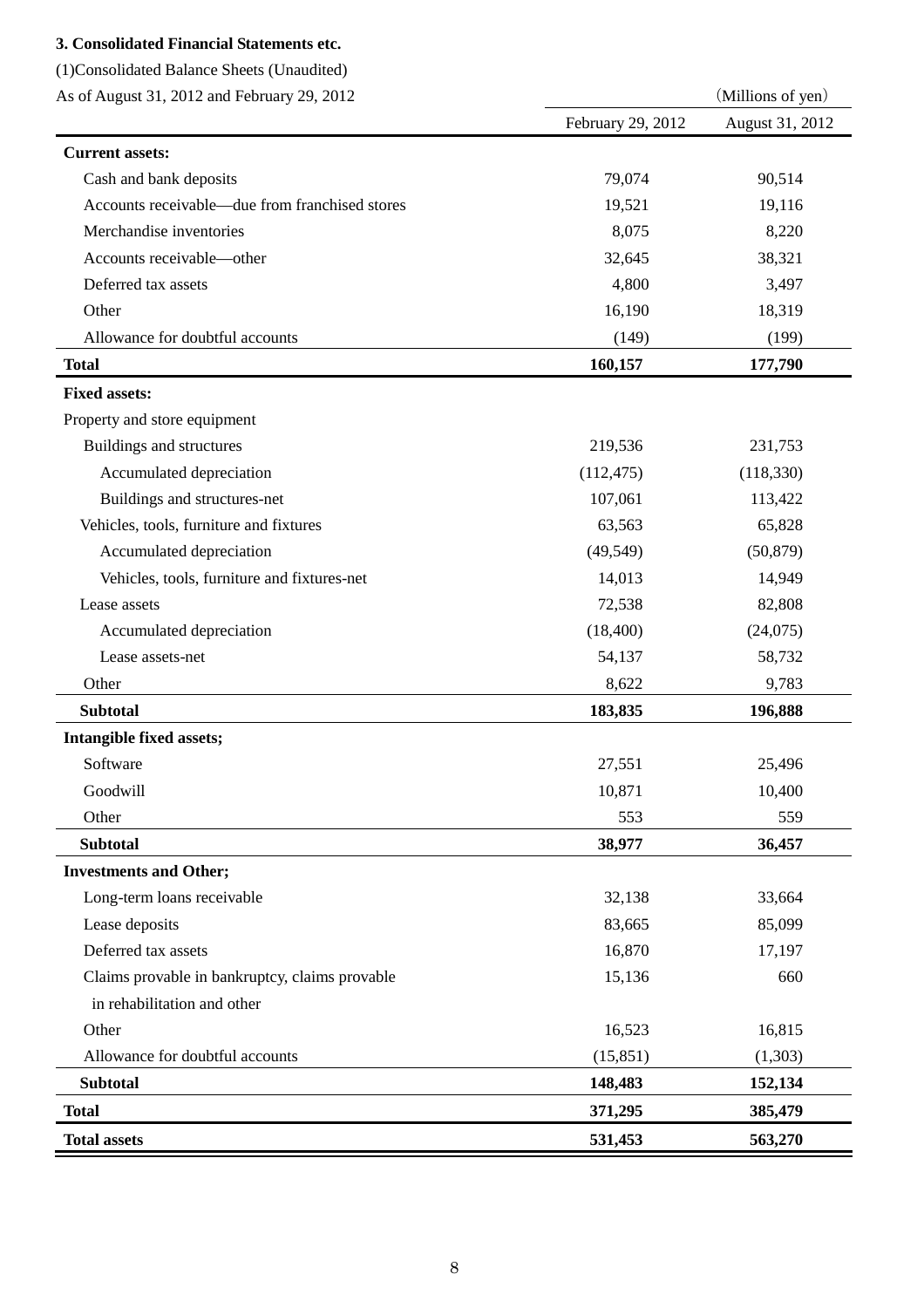|                                                                                |                   | (Millions of yen) |
|--------------------------------------------------------------------------------|-------------------|-------------------|
|                                                                                | February 29, 2012 | August 31, 2012   |
| <b>Current liabilities:</b>                                                    |                   |                   |
| Accounts payable -trade                                                        | 88,262            | 105,696           |
| Accounts payable— due to franchised stores                                     | 1,390             | 1,864             |
| Lease obligations                                                              | 11,223            | 12,882            |
| Income taxes payable                                                           | 15,305            | 12,526            |
| Deposits received                                                              | 75,004            | 76,368            |
| Accrued employees' bonuses                                                     | 3,204             | 2,014             |
| Provision for use of points granted                                            | 701               | 353               |
| Other                                                                          | 22,886            | 25,040            |
| <b>Total</b>                                                                   | 217,978           | 236,746           |
| <b>Long-term Liabilities;</b>                                                  |                   |                   |
| Lease obligations                                                              | 37,902            | 41,626            |
| Allowance for employees' retirement benefits                                   | 8,745             | 9,329             |
| Allowance for retirement benefits to executive officers and corporate auditors | 308               | 290               |
| Deposits received from franchisees and lessees                                 | 35,735            | 35,497            |
| Asset retirement obligations                                                   | 15,161            | 16,082            |
| Other                                                                          | 960               | 882               |
| <b>Total</b>                                                                   | 98,812            | 103,709           |
| <b>Total Liabilities</b>                                                       | 316,791           | 340,455           |
| Shareholders' equity;                                                          |                   |                   |
| Common stock                                                                   | 58,506            | 58,506            |
| Capital surplus                                                                | 47,707            | 47,707            |
| Retained earnings                                                              | 107,249           | 115,821           |
| Treasury stock                                                                 | (1,627)           | (1,608)           |
| <b>Total Shareholders' equity</b>                                              | 211,835           | 220,429           |
| Valuation and translation adjustments;                                         |                   |                   |
| Net unrealized gain on available-for-sale securities                           | (11)              | 41                |
| Land revaluation difference                                                    | (567)             | (567)             |
| Foreign currency translation adjustments                                       | (101)             | (584)             |
| Valuation and translation adjustments                                          | (680)             | (1,111)           |
| <b>Stock acquisition rights</b>                                                | 442               | 429               |
| <b>Minority interests</b>                                                      | 3,064             | 3,067             |
| <b>Total net assets</b>                                                        | 214,662           | 222,814           |
| <b>Total Liabilities and net assets</b>                                        | 531,453           | 563,270           |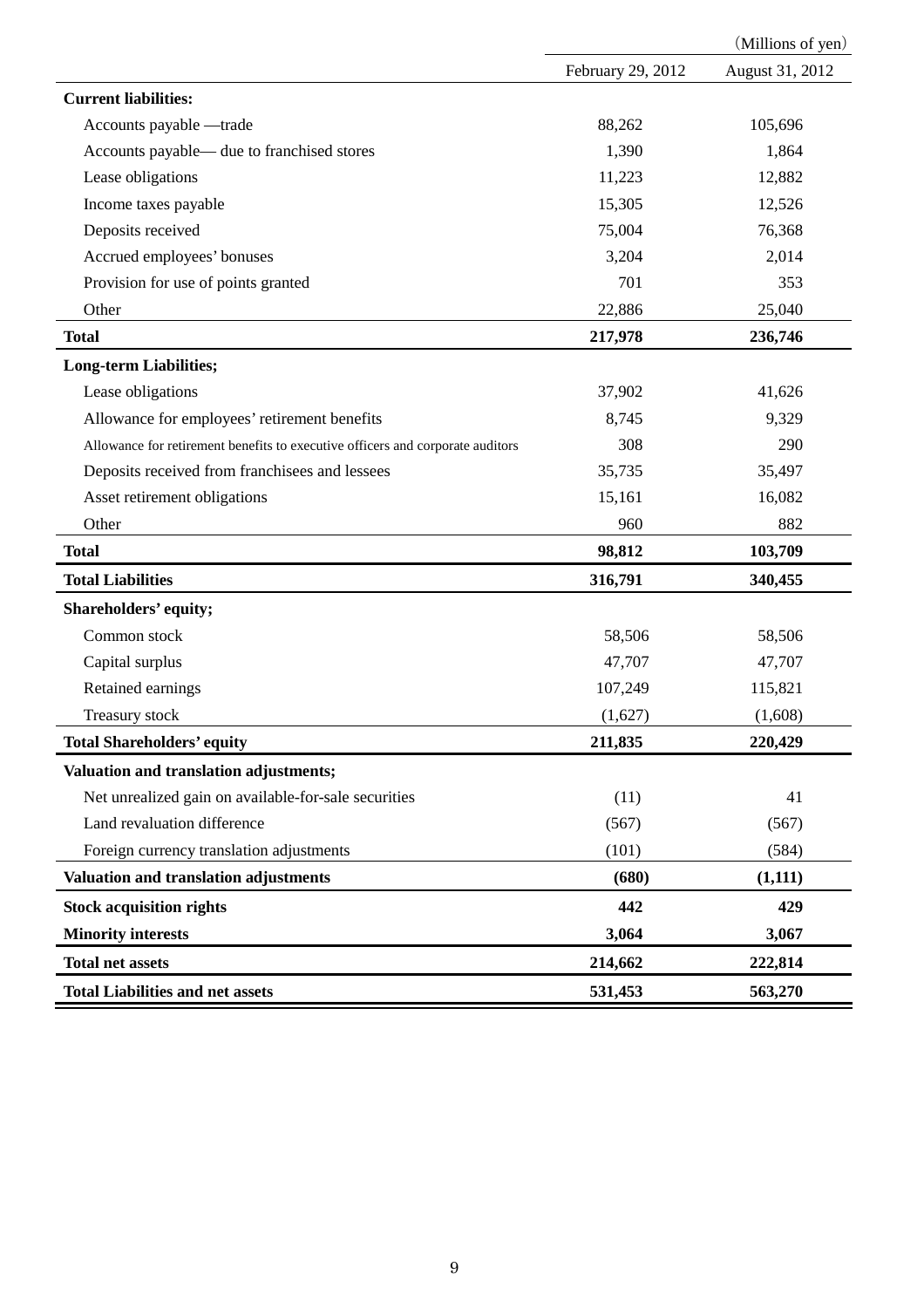# (2) Consolidated Statements of Income (Unaudited)

For the 1st Half of the fiscal year (From March 1, 2011 to August 31, 2011) (From March 1, 2012 to August 31, 2012)

```
(Millions of yen)
```

|                                                       | August 31, 2011 | August 31, 2012 |
|-------------------------------------------------------|-----------------|-----------------|
| <b>Total operating revenues</b>                       | 240,020         | 248,963         |
| Net sales                                             | 104,882         | 100,843         |
| Cost of goods sold                                    | 78,722          | 75,580          |
| <b>Gross Profit</b>                                   | 26,159          | 25,263          |
| Franchise commission from franchised stores           | 108,217         | 117,183         |
| Other                                                 | 26,159          | 30,936          |
| <b>Operating revenues</b>                             | 135,138         | 148,119         |
| <b>Operating gross profit</b>                         | 161,298         | 173,382         |
| Selling, general and administrative expenses          | 128,728         | 138,828         |
| <b>Operating profit</b>                               | 32,569          | 34,554          |
| Non – operating income and expenses;                  |                 |                 |
| Non - operating income;                               | 1,165           | 925             |
| Interest received                                     | 326             | 360             |
| Other                                                 | 838             | 564             |
| Non - operating expenses;                             | 1,133           | 1,219           |
| Interest expense                                      | 541             | 602             |
| Other                                                 | 591             | 616             |
| <b>Recurring profit</b>                               | 32,601          | 34,260          |
| <b>Extraordinary income and losses;</b>               |                 |                 |
| <b>Extraordinary income;</b>                          | 237             | 309             |
| Gain on sales of investment securities                |                 | 145             |
| Gain on negative goodwill                             | 184             | 153             |
| Other                                                 | 53              | 10              |
| <b>Extraordinary losses;</b>                          | 15,688          | 3,570           |
| Impairment loss                                       | 2,574           | 2,700           |
| Loss on disaster                                      | 3,392           |                 |
| Loss on adjustment for changes of accounting standard | 8,292           |                 |
| for asset retirement obligations                      |                 |                 |
| Other                                                 | 1,428           | 870             |
| Income before income taxes and minority interests     | (17, 150)       | 30,998          |
| Income taxes;                                         | 7,719           | 13,024          |
| Income taxes - current                                | 11,075          | 12,085          |
| Deferred income taxes                                 | (3,355)         | 939             |
| Income before minority interests                      | 9,431           | 17,974          |
| Minority interests in net income                      | 470             | 112             |
| Net profit                                            | 8,960           | 17,861          |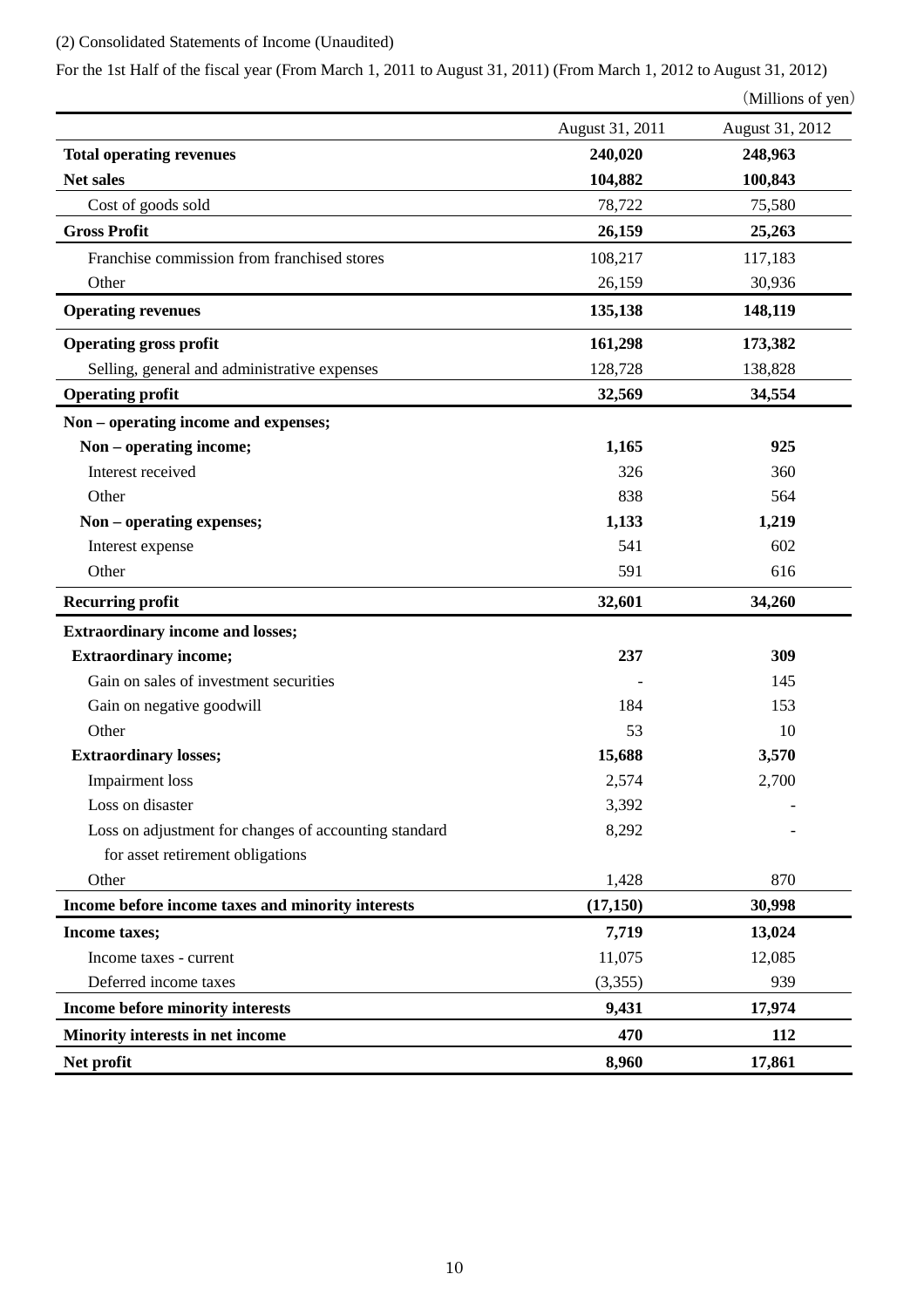## Consolidated Statements of Comprehensive Income (Unaudited)

For the 1st Half of the fiscal year (From March 1, 2011 to August 31, 2011) (From March 1, 2012 to August 31, 2012)

|                                                             |                 | (Millions of yen) |
|-------------------------------------------------------------|-----------------|-------------------|
|                                                             | August 31, 2011 | August 31, 2012   |
| Income before minority interests                            | 9,431           | 17,974            |
| Other comprehensive income                                  |                 |                   |
| Valuation difference on available-for-sale securities       | (16)            | 52                |
| Foreign currency translation adjustment                     | (4)             | (179)             |
| Share of other comprehensive income of associates accounted | 6               | (299)             |
| for using equity                                            |                 |                   |
| Total other comprehensive income                            | (15)            | (425)             |
| <b>Comprehensive income</b>                                 | 9,416           | 17,548            |
| Comprehensive income attributable to                        |                 |                   |
| Comprehensive income attributable to owners of the parent   | 8,945           | 17,430            |
| Comprehensive income attributable to minority interests     | 470             | 117               |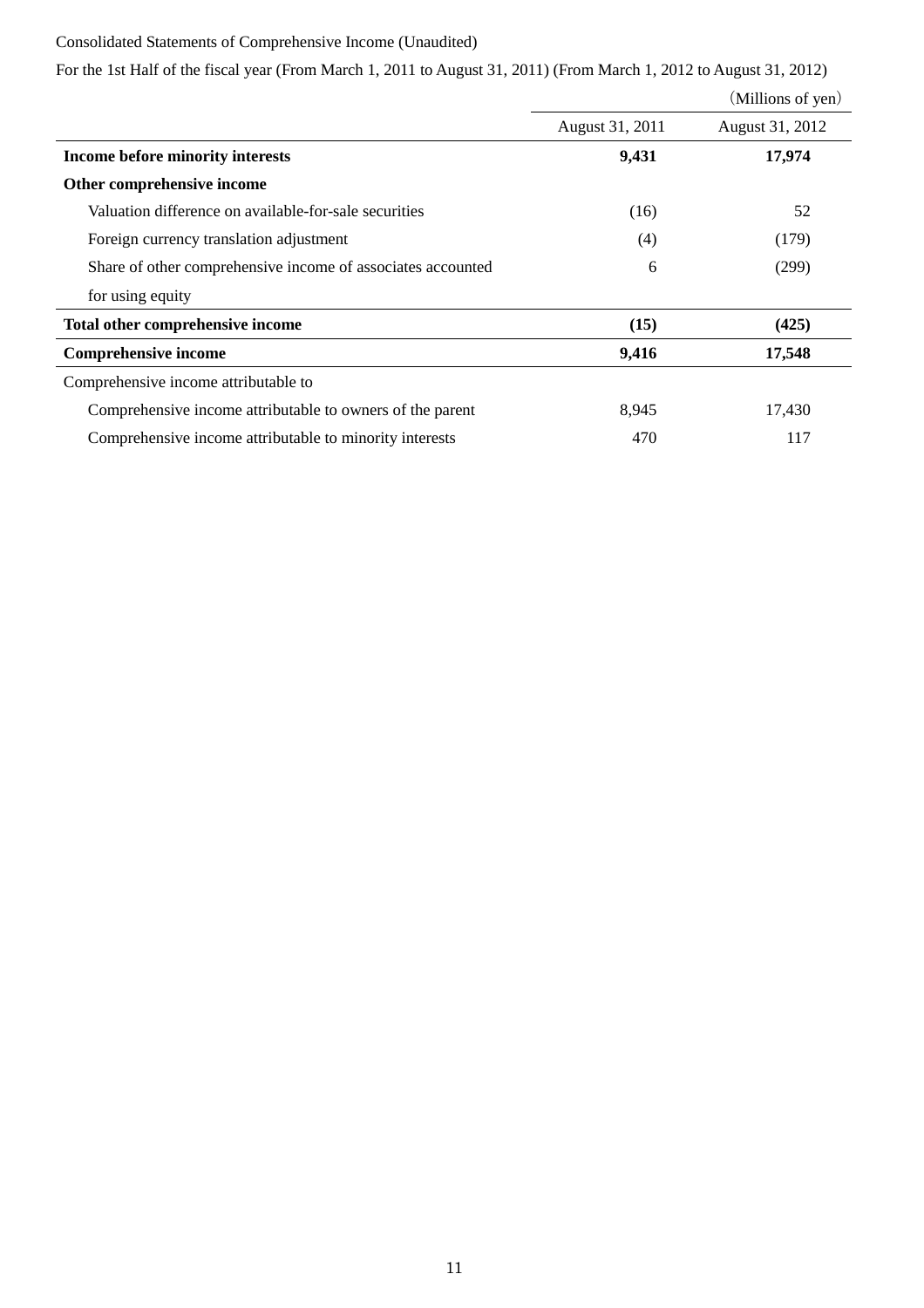## (3)Consolidated Statements of Cash Flows(Unaudited)

# For the 1st Half of the fiscal year (From March 1, 2011 to August 31, 2011) (From March 1, 2012 to August 31, 2012)

|                                                                          | (Millions of yen) |                 |
|--------------------------------------------------------------------------|-------------------|-----------------|
|                                                                          | August 31, 2011   | August 31, 2012 |
| Operating activities;                                                    |                   |                 |
| Income before income taxes                                               | 17,150            | 30,998          |
| Depreciation of fixed assets                                             | 17,907            | 20,825          |
| Increase in provision for allowance for retirement benefits to employees | 617               | 584             |
| Decrease in allowance for doubtful accounts                              | (257)             | (14, 499)       |
| Interest received                                                        | (326)             | (360)           |
| Interest expense                                                         | 541               | 602             |
| Loss on impairment of long-lived assets                                  | 2,574             | 2,700           |
| Loss on disaster                                                         | 3,392             |                 |
| Loss on adjustment for changes of accounting standard for                | 8,292             |                 |
| asset retirement obligations                                             |                   |                 |
| Other-net                                                                | 1,204             | (19)            |
| Decrease in accounts receivable due from franchised stores               | 1,115             | 415             |
| Increase in accounts receivable-other                                    | (3, 452)          | (5,669)         |
| Decrease in claims provable in bankruptcy, claims provable in            | 192               | 14,475          |
| Rehabilitation                                                           |                   |                 |
| Increase in accounts payable—trade and due to franchised stores          | 19,523            | 17,885          |
| Increase in accounts payable—other                                       | 198               | 1,374           |
| Increase in deposits received                                            | 16,280            | 1,363           |
| Decrease in lease deposits from franchisee and lessees                   | (976)             | (238)           |
| Other-net                                                                | (3,331)           | (2, 416)        |
| <b>Subtotal</b>                                                          | 80,648            | 68,021          |
| Interest income received                                                 | 325               | 355             |
| Interest expenses paid                                                   | (539)             | (598)           |
| Income taxes paid                                                        | (10,068)          | (14, 456)       |
| Payments for loss on disaster                                            | (2, 473)          |                 |
| Net cash flows provided by operating activities                          | 67,891            | 53,321          |
| Investing activities;                                                    |                   |                 |
| Payments into time deposits                                              | (10,100)          | (11,900)        |
| Proceeds from withdrawal of time deposits                                | 9,700             | 10,100          |
| Purchase of investment securities                                        | (43)              | (1,105)         |
| Purchase of stocks of subsidiaries and affiliates                        | (5,743)           | (625)           |
| Proceeds from purchase of investments in subsidiaries resulting in       |                   | 480             |
| change in scope of consolidation                                         |                   |                 |
| Payment for acquisition of property and store equipment                  | (12,919)          | (20, 130)       |
| Payment for acquisition of intangible fixed assets                       | (3,744)           | (2,589)         |
| Payments for transfer of business                                        | (3,415)           |                 |
| Other $-$ net                                                            | (2,233)           | (3,186)         |
| Net cash used in investing activities                                    | (28, 499)         | (28,957)        |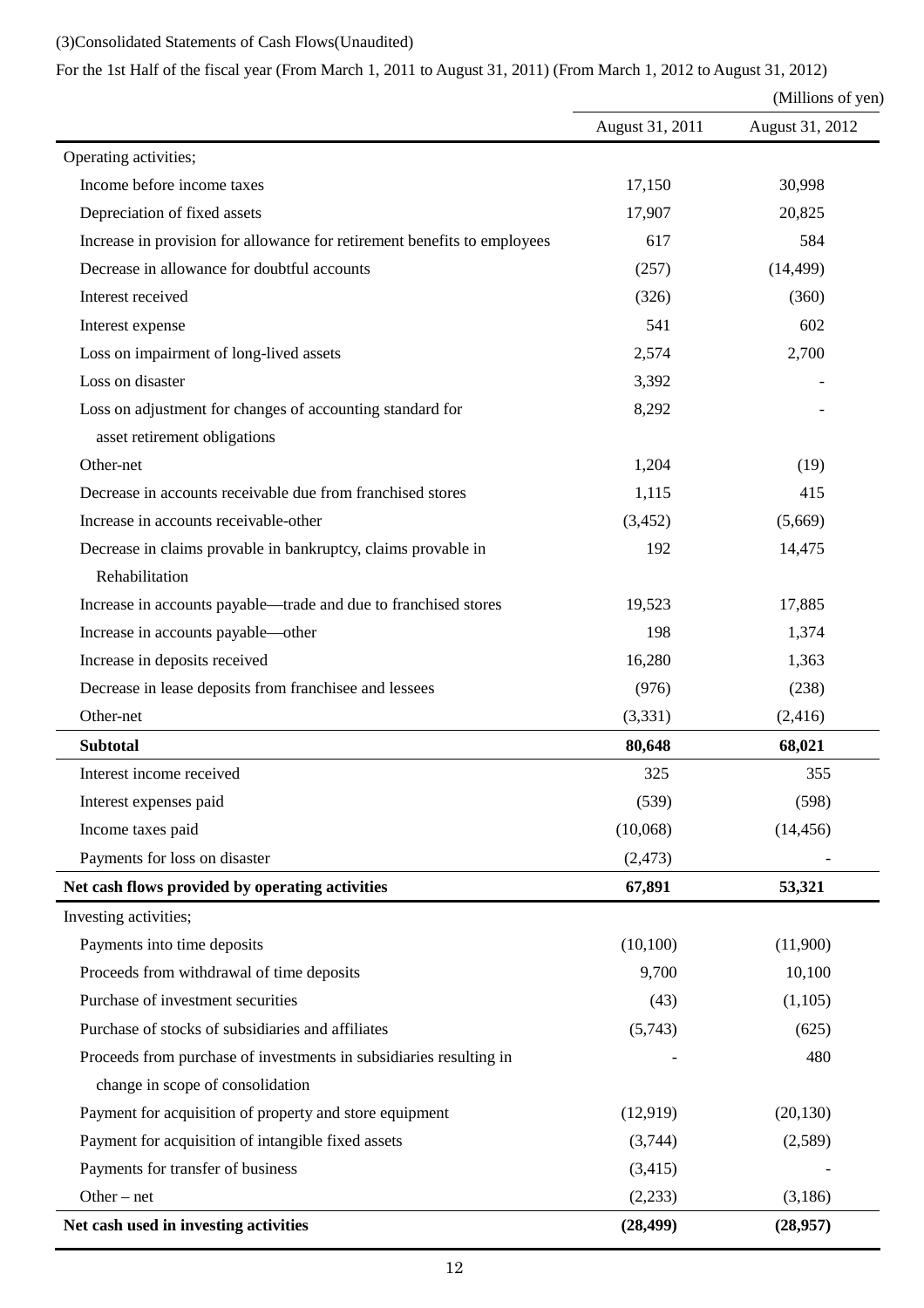| Financing activities;                                           |           |          |
|-----------------------------------------------------------------|-----------|----------|
| Net increase in short-term loans payable                        |           | 1,128    |
| Repayments of lease obligations                                 | (4,762)   | (6,578)  |
| Cash dividends paid                                             | (8,488)   | (9,289)  |
| Other                                                           | (32)      | 2        |
| Net cash used in financing activities                           | (13, 284) | (14,736) |
| Effect of exchange rate change on cash and cash equivalents     | (5)       | 12       |
| Net increase in cash and cash equivalents                       | 26,102    | 9,639    |
|                                                                 |           |          |
| Cash and cash equivalents, beginning of year                    | 67,712    | 73,670   |
| Increase (decrease) in cash and cash equivalents resulting from | 49        |          |
| change of scope of consolidation                                |           |          |